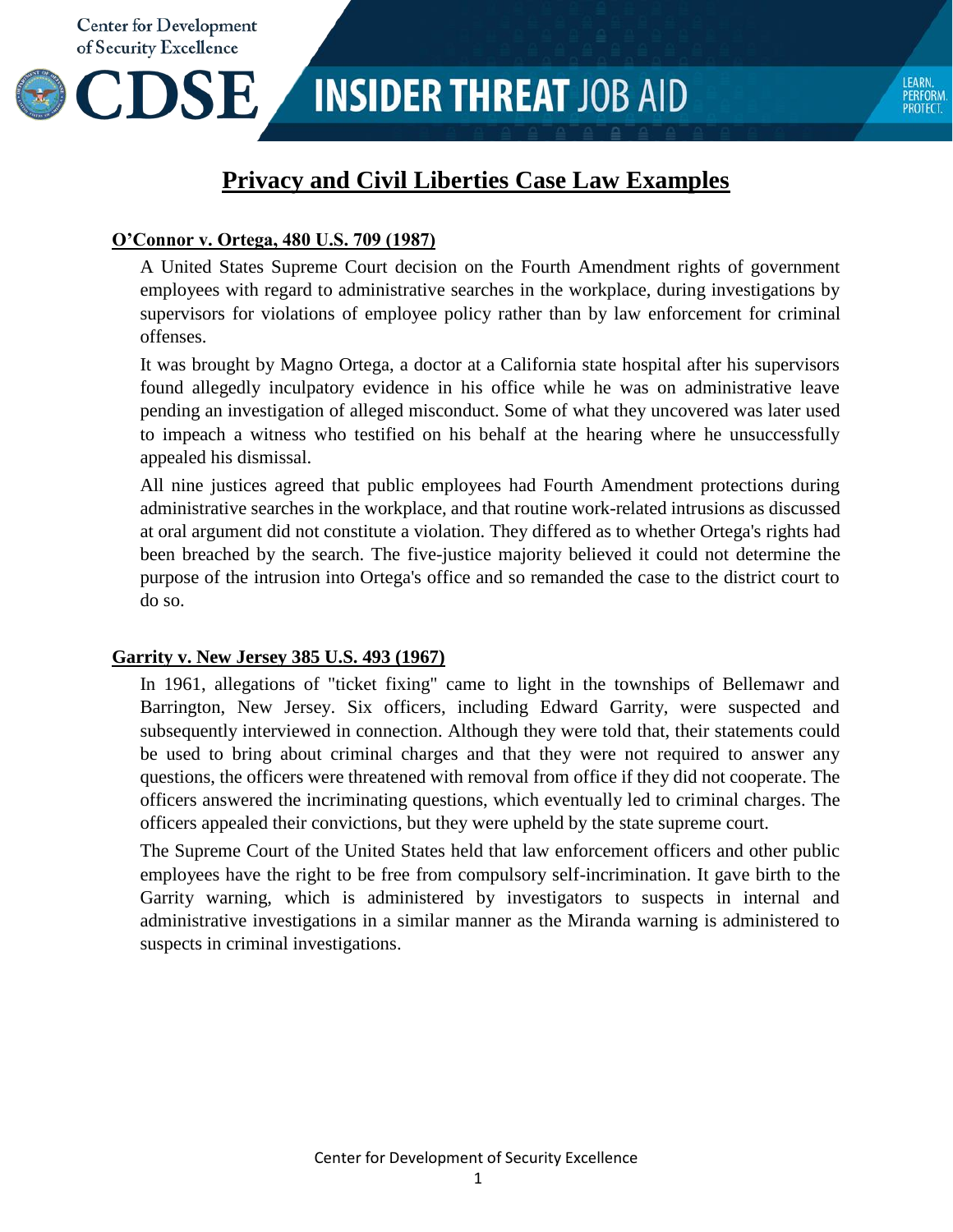

# **INSIDER THREAT JOB AID**

## **Reynolds v. U.S., 98 U.S. 145 (1878)**

George Reynolds was a member of The Church of Jesus Christ of Latter-day Saints (LDS Church), charged with bigamy under the Morrill Anti-Bigamy Act after marrying Amelia Jane Schofield while still married to Mary Ann Tuddenham in Utah Territory. He was secretary to Brigham Young and presented himself as a test of the federal government's attempt to outlaw polygamy. An earlier conviction was overturned on technical grounds.

Before the Supreme Court, Reynolds argued that his conviction for bigamy should be overturned on four issues: that it was his religious duty to marry multiple times and the First Amendment protected his practice of his religion; that his grand jury had not been legally constituted; that challenges of certain jurors were improperly overruled; that testimony was not admissible as it was under another indictment.

Supreme Court of the United States affirmed Reynolds's conviction unanimously. They held that religious duty was not a defense to a criminal indictment. Reynolds was the first Supreme Court opinion to address the First Amendment's protection of religious liberties, impartial juries and the Confrontation Clauses of the Sixth Amendment.

### **Pickering v. Board of Education, 391 U.S. 563 (1968)**

In February 1961, the Township Board of Education asked the voters of Township High School District 205 to approve a bond issue to raise \$4,875,000 to erect two new schools, which was defeated. In December 1961, the Board again submitted a bond proposal to the voters for \$5,500,000 to build two new schools, which passed and the two schools were built with the money. In May 1964, the Board proposed and submitted to the voters an increase in the tax rate for educational purposes, which was defeated. On September 19, 1964, a second proposal to increase the tax rate was submitted by the Board, and was similarly defeated.

After the proposal failed, Marvin L. Pickering, appellant and a teacher in the District, wrote a letter to the editor in response to the material from the Teachers' Organization and the superintendent. The letter was an attack on the Board's handling of the 1961 bond proposals and its subsequent allocation of financial resources between the schools' educational and athletic programs. It also charged the superintendent of schools with trying to prevent teachers from speaking out against the proposed bond issue. Pickering was dismissed by the Board for writing and publishing the letter.

The Supreme Court of the United States held that in the absence of proof of the teacher knowingly or recklessly making false statements the teacher had a right to speak on issues of public importance without being dismissed from his or her position.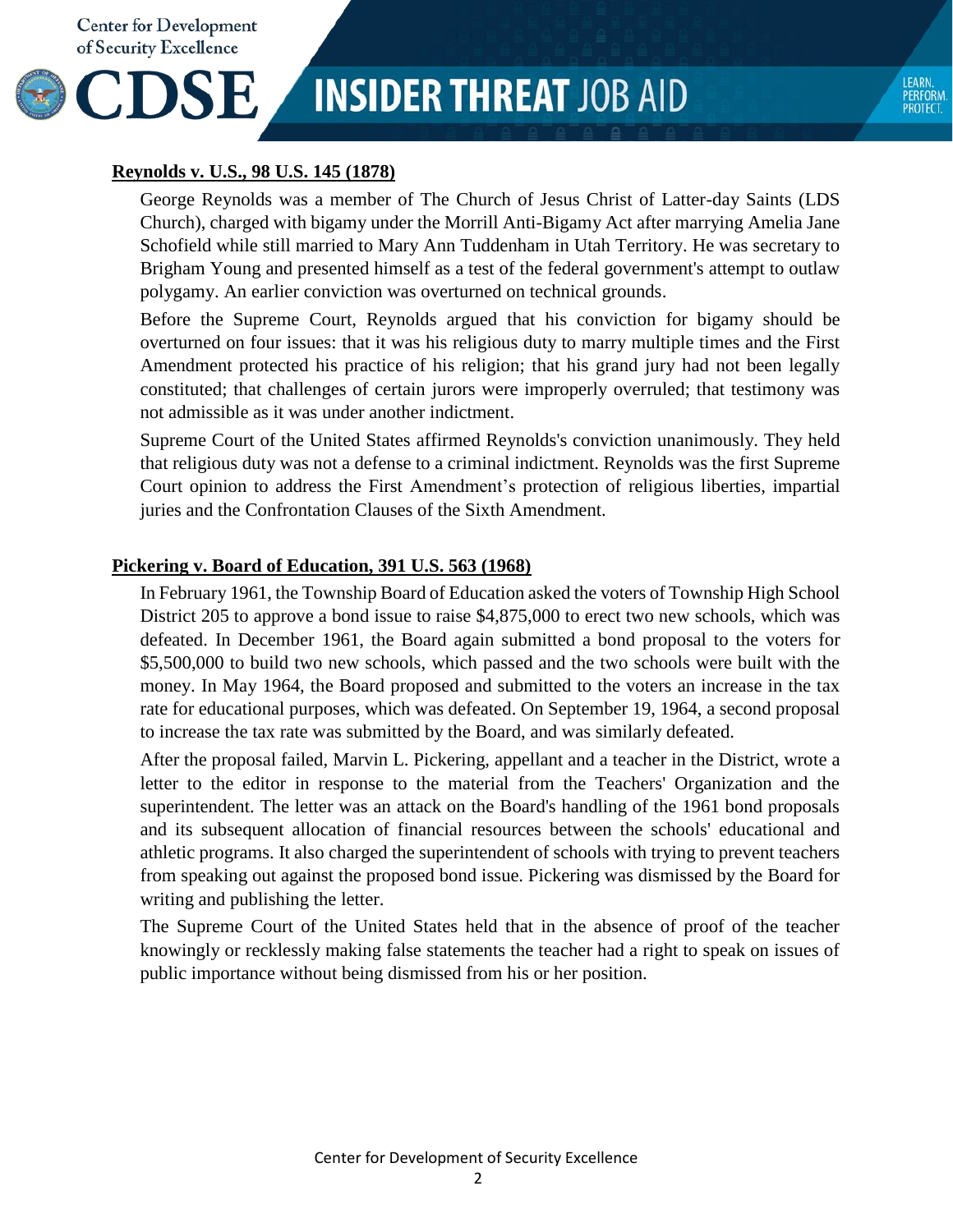CDSE

## **INSIDER THREAT JOB AID**

## **Thygeson v. U.S. Bancorp, 2004 WL 2066746 (D. Or. 2004)**

Thygeson was an employee of U.S. Bancorp and USBEF for over 18 years. He was terminated after the discovery of inappropriate materials he was allegedly accessing on his work computer. He was not provided with severance benefits.

The Court held that US Bancorp's access of Thygeson's "personal" folder on the company's computer did not constitute an invasion of privacy. The court found that Thygeson could not have had a reasonable expectation of privacy in the e-mails that he sent and received using his U.S. Bancorp office e-mail, even though he saved them in a folder labeled personal, because they were not password protected.

The court additionally found that Thygeson did not have a reasonable expectation of privacy in the internet websites that he accessed from his computer, even though "in contrast to an email system provided by an employer, most employees have a higher expectation of privacy when accessing personal internet e-mail accounts, such as Netscape or Hotmail accounts, even when doing so while at work."

## **Garrity v. John Hancock Mutual Life Insurance Co. Civ. Act. No. 00-12143-RWZ, 2002 U.S.Dist. Lexis 8343 (D. Mass., May 7, 2002)**

Plaintiffs, Nancy Garrity and Joanne Clark were employees of John Hancock Mutual Life Insurance Company for twelve and two years, respectively, until they were terminated for violating the corporate email policy. One of their coworkers complained about receiving sexually explicit email from them. Hancock promptly commenced an investigation of their email folders and those with whom they regularly emailed and determined that they had violated its email policy. The policy prohibited defamatory, abusive, obscene, profane, sexually oriented, threatening or racially offensive messages as an inappropriate use of email and a violation of company policy that could subject an employee to disciplinary action, up to and including termination. All information stored, transmitted, received, or contained in the company's e-mail systems was company property; and the company management reserved the right to access all email files.

Following their terminations, Garrity and Clark filed action in the Massachusetts Superior Court, bringing claims for invasion of privacy, unlawful interception of wire communications, wrongful discharge in violation of public policy, wrongful discharge to deprive plaintiffs of benefits, and defamation.

The Court held that there was no expectation of privacy where employees admitted that they assumed third parties might read the emails and that they knew their employer had the capability of reviewing email on the company system, even though employer also instructed them on how to create passwords and set up personal folders. The employer's interest in preventing sexual harassment is greater than employee's privacy interest.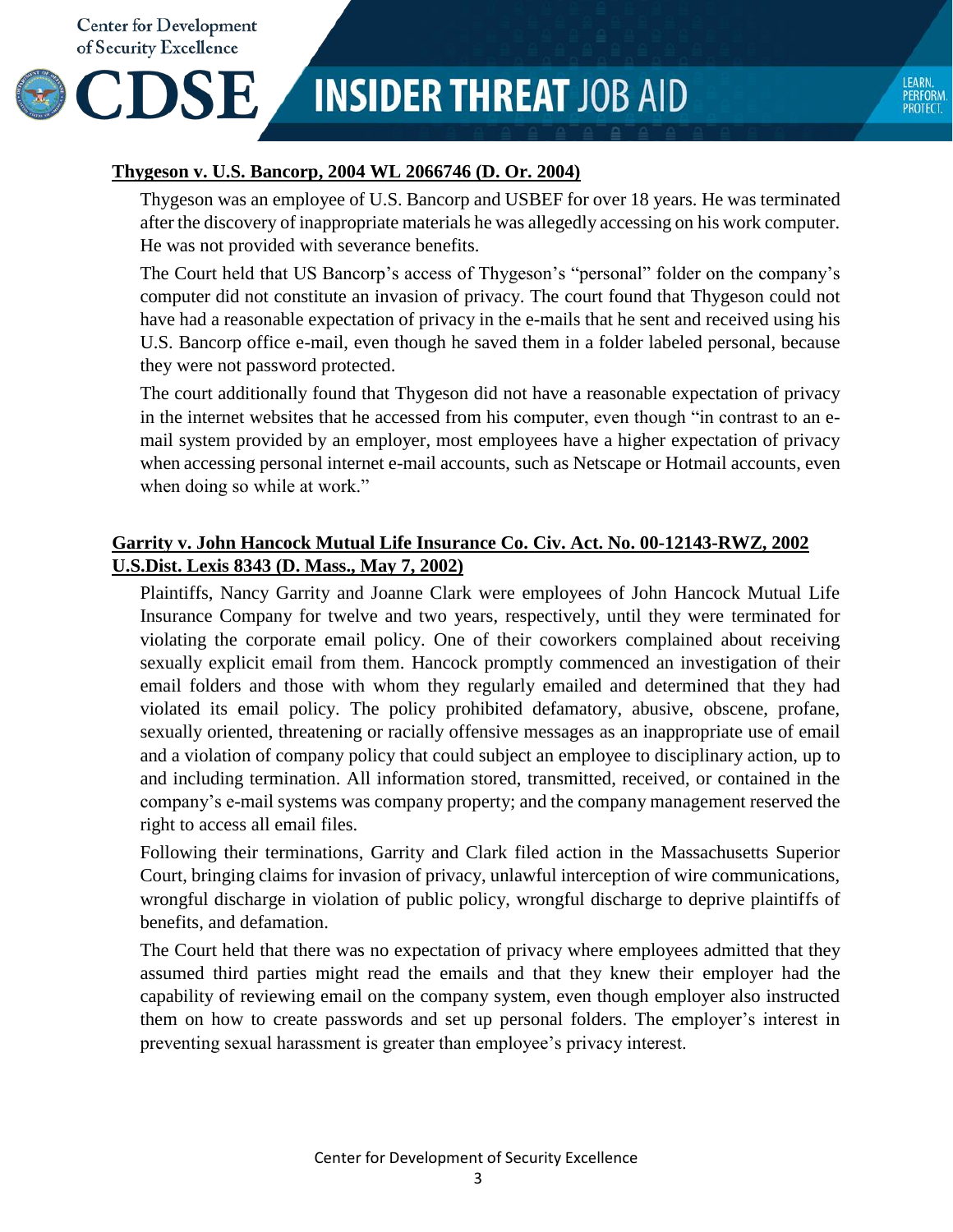

## **INSIDER THREAT JOB AID**

### **Stengart v. Loving Care Agency, Inc. 990 A.2d 650 (2010)**

Marina Stengart was a former employee of Loving Care Agency, Inc. who provided care services for children and adults. In December 2007, Marina Stengart resigned from her position at Loving Care due to gender discrimination issues, which ultimately lead to an action against Loving Care Agency, Inc. Just prior to her resignation, Stengart wrote several e-mails to her lawyer from her personal, password-protected e-mail account using a company-owned laptop. In preparation for the case, Loving Care Agency, Inc. hired a [computer forensics](https://en.wikipedia.org/wiki/Computer_forensics) expert to create a forensics [disk image](https://en.wikipedia.org/wiki/Disk_image) of the [hard drive](https://en.wikipedia.org/wiki/Hard_disk_drive) in the computer used by Stengart while employed with the company.

During [discovery,](https://en.wikipedia.org/wiki/Discovery_(law)) the plaintiff was made aware of Loving Care's possession of the e-mails from the company-owned laptop that Stengart used. Upon learning of the acquisition of the emails by Loving Care, Stengart's attorney filed a [motion](https://en.wikipedia.org/wiki/Motion_(legal)) in [Bergen County](https://en.wikipedia.org/wiki/Bergen_County,_New_Jersey) court for all e-mails to be returned and that copies be destroyed. The trial judge denied the motion on the basis that such e-mails were not protected by client-attorney privilege because the company's policy indicated that the e-mails were a part of the company's property.

During the appeal, the New Jersey Supreme Court's set out to determine whether or not Loving Care's computer use policy was sufficient notice that her privacy should be expected while using the company-owned laptop. After hearing the facts of the case and reviewing the previous holdings from the lower courts, the Supreme Court affirmed the decision previously made by the appellate court that Marina Stengart had reasonable expectations that her attorney– client communications would remain private.

### **Garcetti v. Ceballos, 547 U.S. 410 (2006)**

In this case, the U. S. Supreme Court ruled that statements public employees make as part of their official duties are not protected under the First Amendment; thus, it does not protect employees who make them from disciplinary actions. At issue was whether a prosecutor could be insulated from alleged retaliation because the speech that triggered it, a recommendation that a criminal case be dismissed, was protected speech under the First Amendment. Justice Kennedy delivered the majority opinion, in which Justices Roberts, Scalia, Thomas, and Alito joined, reversing the judgment of the U.S. Court of Appeals for the Ninth Circuit.

Justice Souter filed a dissenting opinion, in which Justice Stevens and Ginsburg joined. Justices Stevens and Breyer filed separate dissenting opinions. They argued that a balancing test should be applied in cases involving employment-related speech to weigh the government's interest in operating efficiently against individual interests. Justices Souter and Stevens would apply this analysis in all such cases. Breyer would apply it only in certain cases.